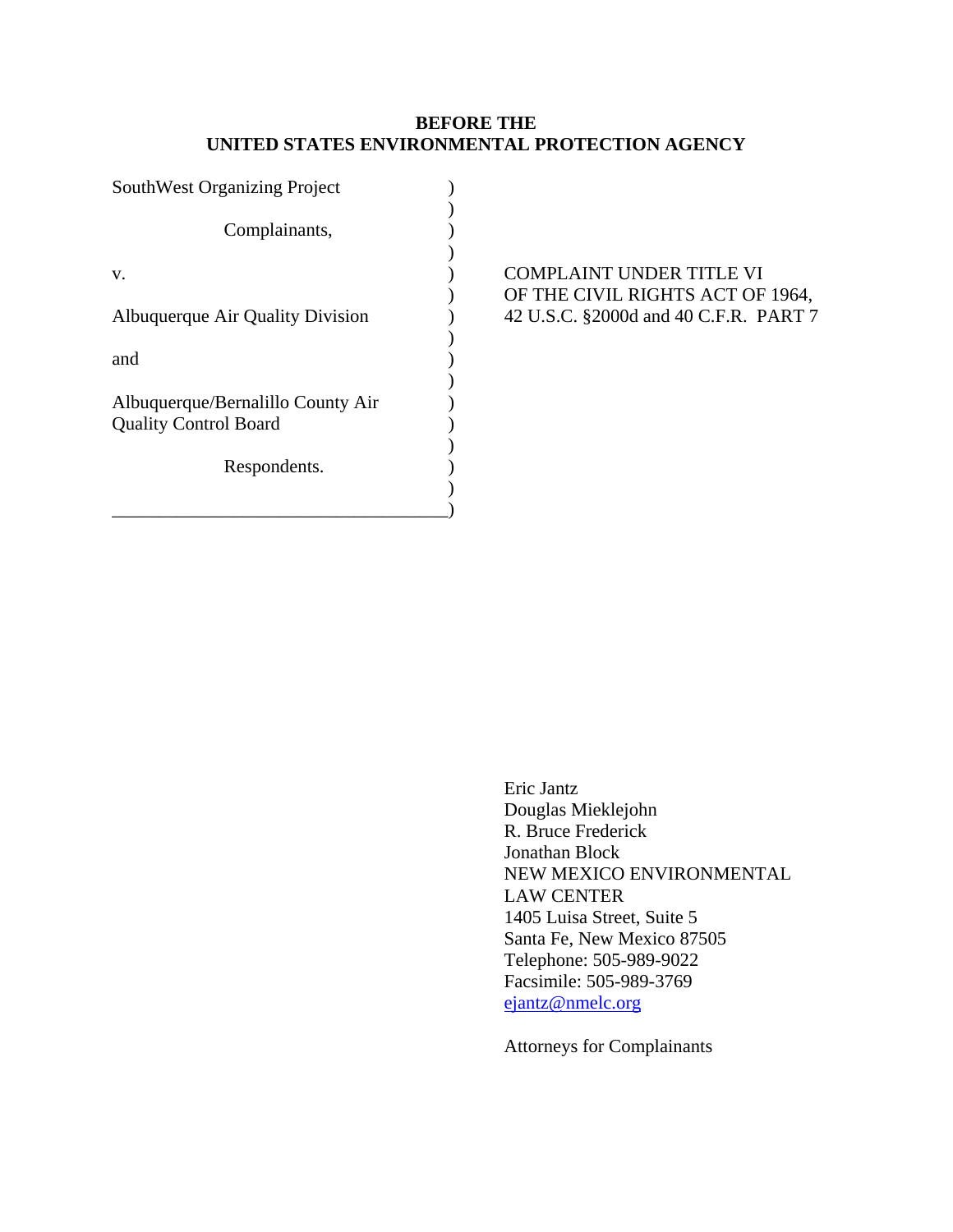## **I. INTRODUCTION**

1

 Communities of color and low-income communities in Albuquerque and Bernalillo County, New Mexico, have suffered disproportionate impacts of air pollution since the Clean Air Act , 42 U.S.C., §§ 7401 *et. seq*. was enacted in 1970. As a result, these communities suffer a higher risk and rate of disease and death than non-minority communities. The disparate impacts on minority and low-income communities are not accidental. They are the result of years of discriminatory policy choices by local government. The Albuquerque/Bernalillo County Air Quality Board ("Board") and Air Quality Division ("Division") have a demonstrated record of marginalizing minority communities so that they are exposed to an unequal burden of air pollution and the concomitant adverse health effects.

 In order to demonstrate racial discrimination from disparate impacts under Title VI of the Civil Rights Act of 1964, 42. U.S.C. §§ 2000d *et. seq*. ("Civil Rights Act") and the United States Environmental Protection Agency's ("EPA") implementing regulations, a complainant must satisfy four factors: 1) a state or local agency's action has an adverse impact; 2) that the action is discriminatory on the basis of race, color or national origin, 3) the action is caused by a recipient of federal money and 4) the complaint is filed within the statute of limitations period.<sup>1</sup> The Complainants' petition meets all these criteria, and the EPA should therefore grant their petition and the relief requested.

<sup>&</sup>lt;sup>1</sup> The Board's and Division's conduct also violates the anti-discrimination provisions of the International Covenant on the Elimination of All Forms of Racial Discrimination ("CERD"), which the United States has ratified and by whose provisions all levels of government in the U.S. are bound. The United Nations committee overseeing implementation of the CERD recently expressed concern at the disproportionate impacts of pollution on minority communities in the U.S. Committee on the Elimination of Racial Discrimination, *Concluding Observations on the Combined Seventh to Ninth Periodic Reports of the United States of America*, CERD/C/USA/CO/7-9 at ¶ 10 (2014), attached as Exhibit A. Moreover, the Committee called upon the U.S. to ensure that environmental laws were being enforced and implemented equally on state and local levels and that the U.S. undertake independent investigations of allegations of disparate impacts of pollution. Id. at  $\P$  10(a), (b).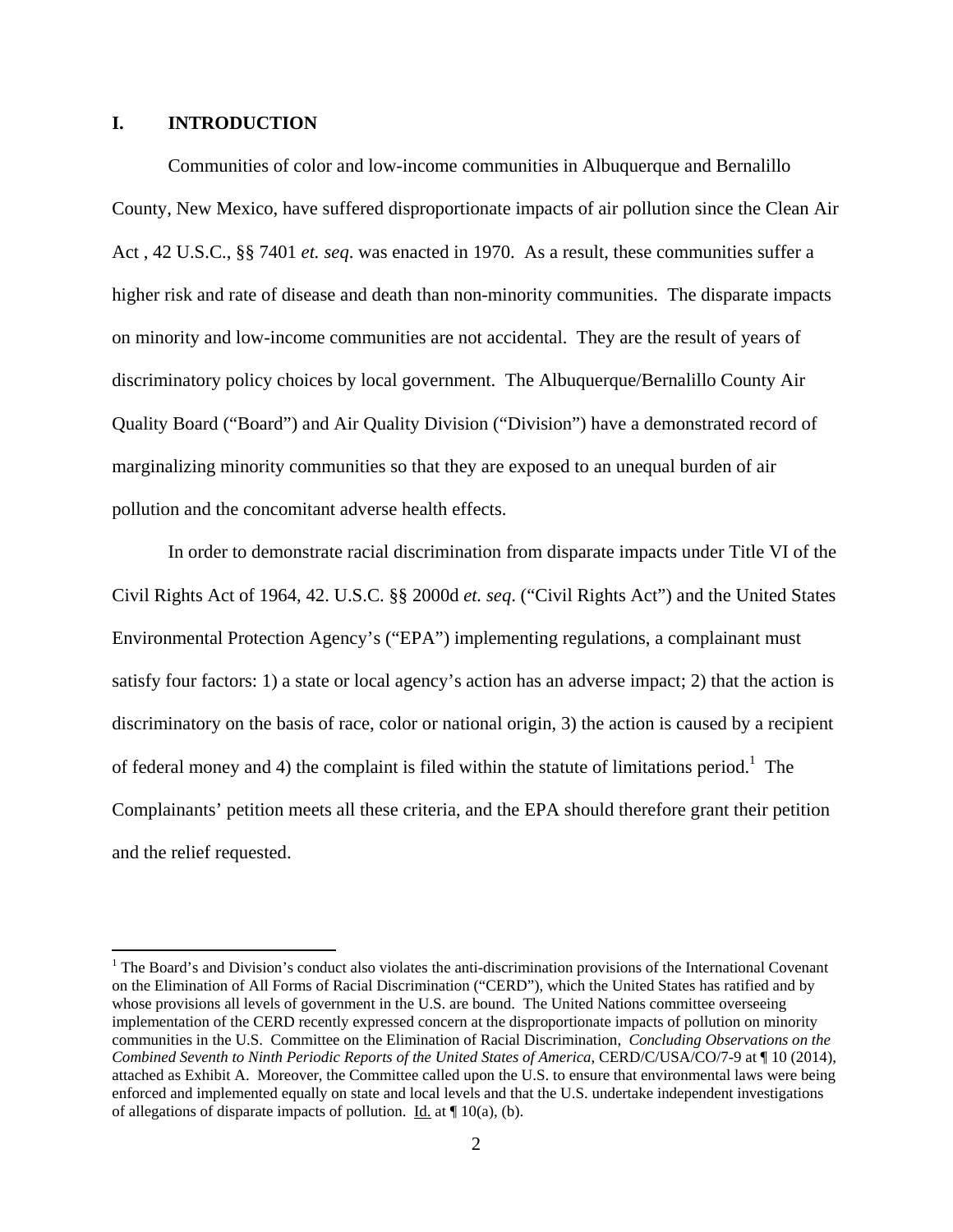## **II. THE COMPLAINANTS**

 The SouthWest Organizing Project ("SWOP") is a non-profit environmental and social justice organization based in Albuquerque, New Mexico. SWOP works primarily with lowincome and minority communities toward community empowerment and equal treatment under existing laws. SWOP's guiding principle is that every community has the right to a healthy and sustainable environment in which to live, work, and play.

 SWOP and its members work hand in hand with communities disproportionately impacted by pollution to address both the physical and systemic sources of the pollution. Confronting environmental racism in this context includes organizing for political and social change, litigation, building relevant knowledge and skills within communities, and conducting citizen science.

#### **III. FACTUAL AND PROCEDURAL BACKGROUND**

 Since 2010, SWOP, its members, and its community allies have been attempting to ensure that the Division equitably implements and enforces the New Mexico Air Quality Control Act, NMSA 1978, §§ 74-2-1*et. seq.*, which is the state statute implementing the requirements of the Clean Air Act. Community attempts to address disparate air pollution impacts include challenging individual pollution permits and petitioning for regulatory changes.

### A. Permit Challenges

 It was over 30 years from the time the Clean Air Act was enacted before any community in Albuquerque or Bernalillo County challenged a permit issued under state laws implementing the Clean Air Act. 2 Once affected communities began challenging air permits, the difference in results has been stark, depending on the affected community's demographics.

<sup>&</sup>lt;sup>2</sup> It is unclear why the first community challenge to an air permit occurred over 30 years after the Clean Air Act was enacted. Given the Division's and the Board's lack of candor about Albuquerque's and Bernalillo County's air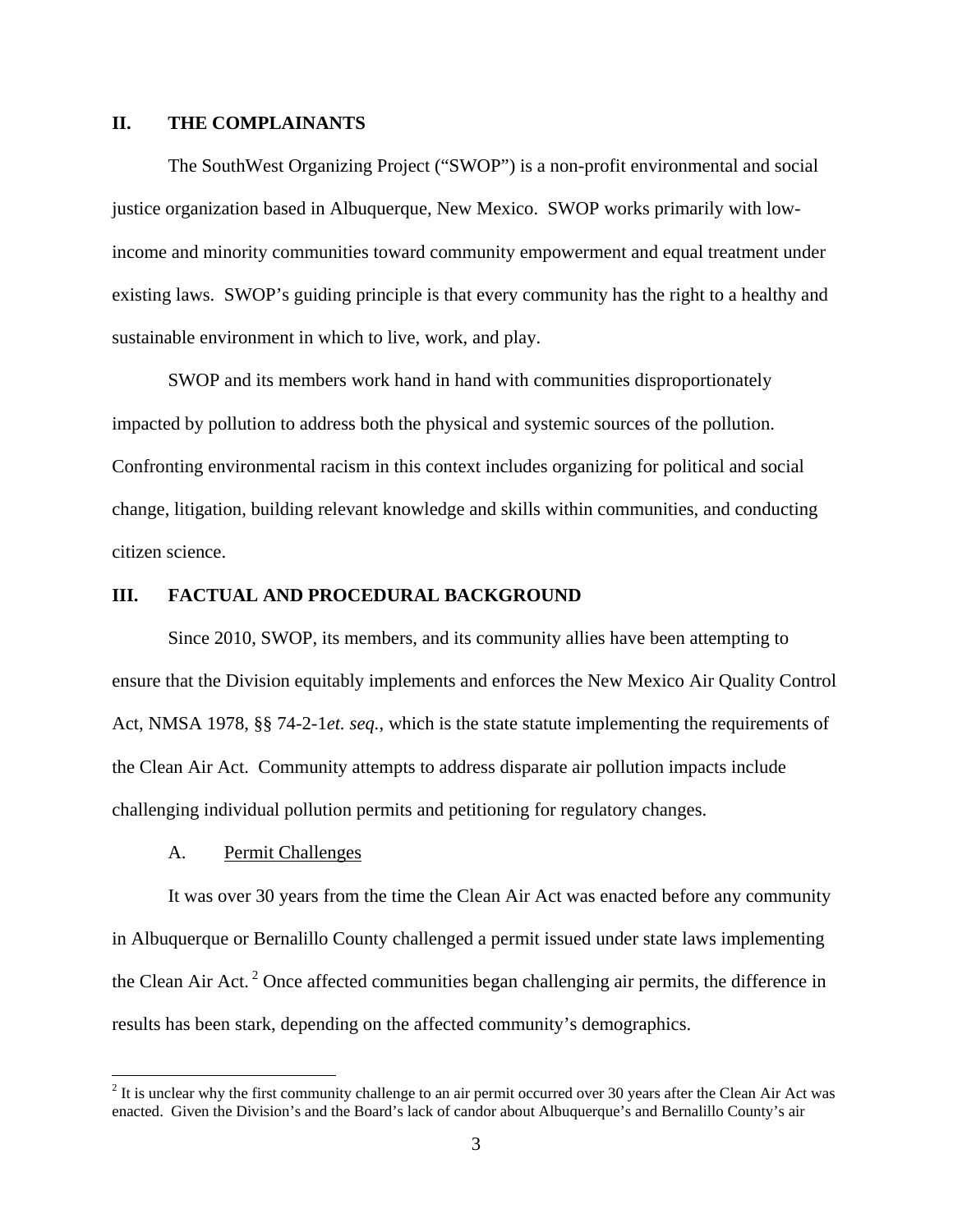#### 1. *Vulcan Cement Plant*

 The first ever community challenge to a permit that the Division issued pursuant to the New Mexico Air Quality Control Act was the Mountain View community. That challenge occurred in 2006. The Mountain View Neighborhood is located in Albuquerque's South Valley and is predominantly minority. According to Census 2010 data, the 87105 ZIP code, where the Mountain View Neighborhood is located, has a population that is  $79.3\%$  Latino,  $3 \text{ compared to}$ 46.7 % for the whole of Albuquerque<sup>4</sup> and 48.4% for Bernalillo County.<sup>5</sup>

 The Mountain View Neighborhood Association, among other organizations and individuals, challenged the construction permit the Division issued to Vulcan Materials, Inc. for a concrete batch plant. The plant was to be located across the street from Mountain View Neighborhood's new community center. In issuing the permit, the Division found that Vulcan's operations would meet all the Clean Air Act's and New Mexico Air Quality Control Act's requirements.<sup>6</sup>

 The Mountain View community challenged Vulcan's permit on several grounds; however, most significantly, the community challenged the Division's failure to use any air pollution data from the Mountain View neighborhood as the basis for background air quality conditions and the attendant failure to adequately assess cumulative air impacts. As a result of the Division's failure to take these critical factors into account, the Division significantly

<sup>5</sup> http://quickfacts.census.gov/qfd/states/35/35001.html

quality, low-income and minority communities may not have felt like they had the resources to challenge that position. The Division's and Board's lack of outreach to low-income and minority communities could also have been a contributing factor. Other institutional obstacles, such as exorbitant filing fees to challenge an air permit, could have also contributed to such a long history of excluding minority community involvement in the state air pollution permitting process.

 $3 \text{ A copy of the U.S. Census } 2010 \text{ data for ZIP Code } 87105 \text{ is attached as Exhibit B.}$ 

 $4$  A copy of the U.S. Census 2010 data for Albuquerque is attached as Exhibit C.

 $6$  For reasons unrelated to its construction permit, the Vulcan plant never began operations.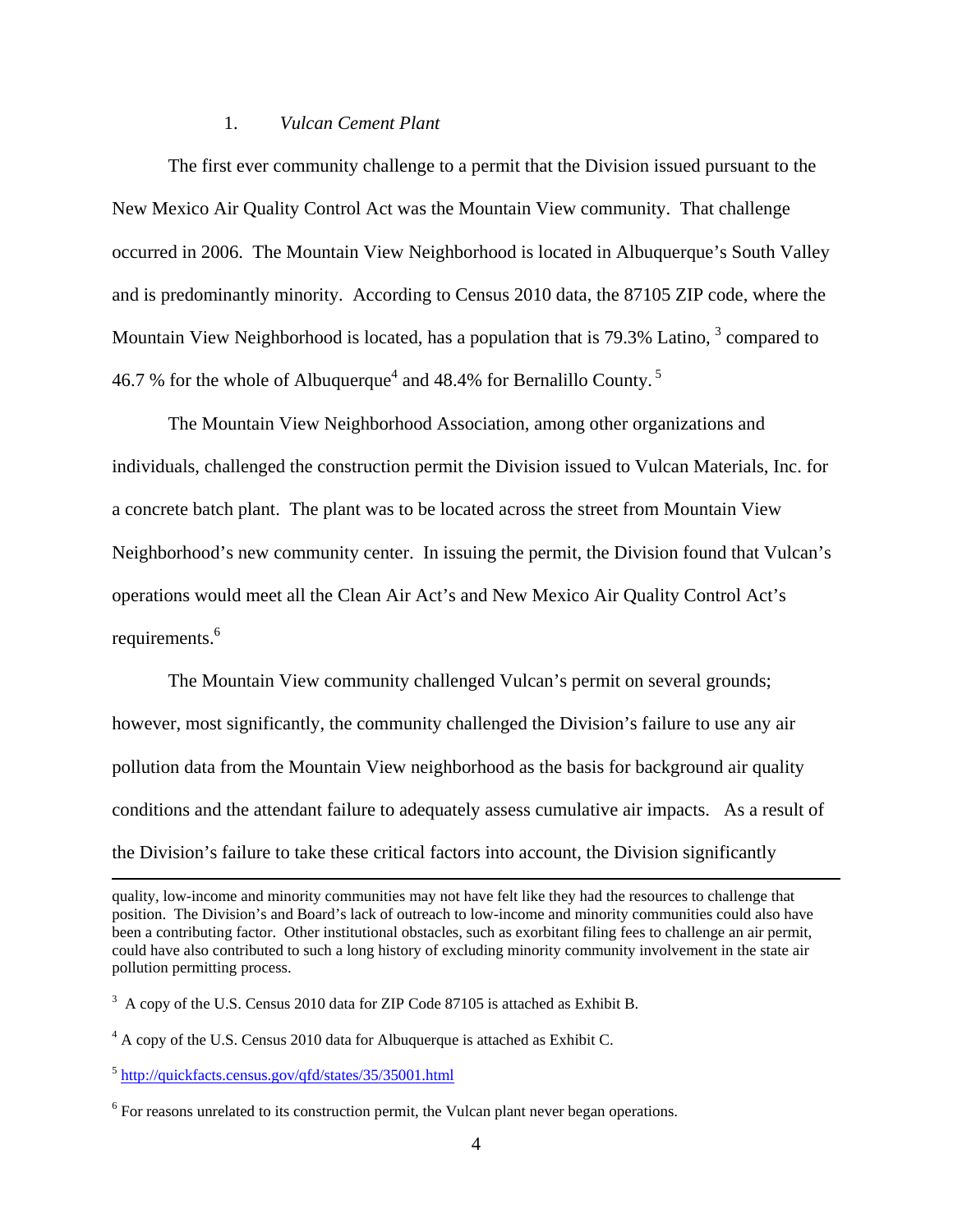underestimated the amount of pollution the Vulcan plant would produce. Despite the Mountain View community's challenge, the Board ultimately approved Vulcan's construction permit.

# 2. *American Cement Company*

 After the Vulcan permit challenge, other predominantly minority neighborhoods in Albuquerque began to challenge permit applications. In 2009, the Greater Gardner Neighborhood Association and the North Valley Coalition of Neighborhood Associations challenged a construction permit modification to a cement plant located in the Greater Gardner neighborhood. The 87107 ZIP code where the Greater Gardener neighborhood is located is 56.6% Latino.<sup>7</sup> The area also has five aggregate processing plants, three asphalt production facilities, six concrete production operations, and two cement distribution terminals, among other pollution sources. In Bernalillo County there are 939 permitted stationary sources of pollution which are permitted a total of 2388.62 tons per year of all suspended particulates.<sup>8</sup> ZIP code 87107 (with 5% of the county population) contains 11% of the stationary sources of pollution and 17% of the permitted yearly tonnage of total suspended particulates.<sup>9</sup> The American Cement transfer facility is located less than 2000 feet from La Luz Elementary School and less than 3000 feet from Mountain Mahogany Community School.<sup>10</sup> The Division granted American Cement's permit modification application, but American Cement voluntarily agreed to certain operational conditions after negotiations with community members.

 $\overline{a}$ 

 $^{10}$  Id.

 $^7$  A copy of the U.S. Census 2010 data for ZIP code 87107 is attached as Exhibit D.

<sup>8</sup> Petition for Review, *Greater Gardner Neighborhood Ass'n, et. al. v. City of Albuquerque Air Quality Division*, Permit Modification No. 0902 M3 at 2-3 (Nov. 2, 2009).

 $^{9}$  Id.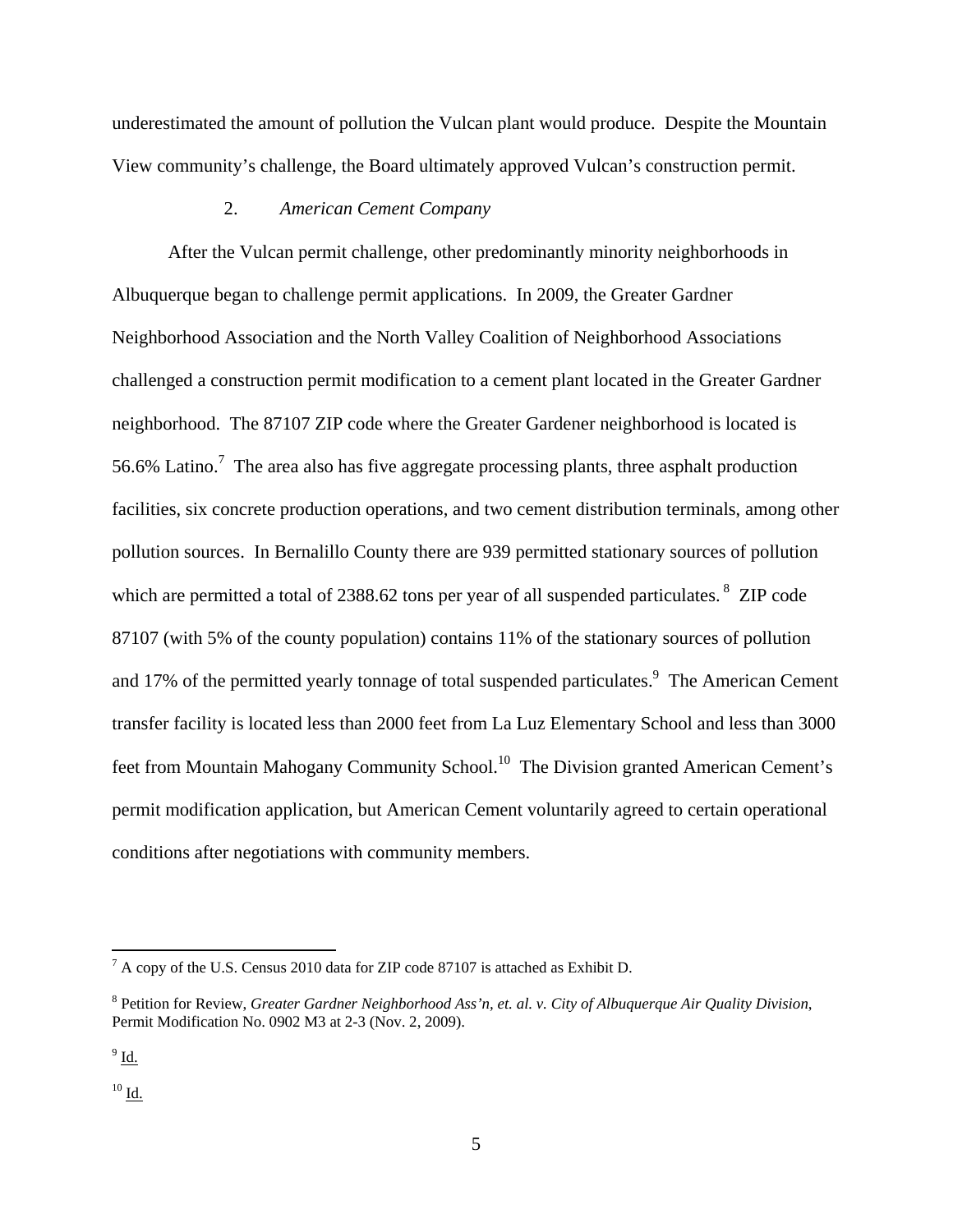## 3. *Smith's Food and Drug*

 In stark contrast to the Board's decisions to approve the Vulcan and American Cement construction permits, the Board reached a very different conclusion with respect to a permit modification to a gas station in the Summit Park neighborhood. The Summit Park neighborhood is located near the University of New Mexico. The 87106 ZIP code, where the Summit Park neighborhood is located, is  $34.7\%$  Latino and  $50.7\%$  non-Hispanic White.<sup>11</sup>

 In that case, Smith's Food & Drug sought a modification to an existing permit, which the Division granted, to increase the number of cars that could be served by its gas station. The Summit Park Neighborhood Association, among others, appealed the Division's decision to the Board. The Board decided, in keeping with its mandate to prevent and abate air pollution, to overturn the Divisions decision, and deny Smith's permit modification.<sup>12</sup> The Board based its decision on the rationale that increased traffic at the Smith's gas station would have cumulative impacts on the nearby neighborhood, adversely affecting its residents' quality of life.<sup>13</sup>

### B. Community Policy Efforts

 Because the Board and Division have repeatedly ignored predominantly minority community concerns in the context of pollution permit applications, minority and low-income communities and their allies, including SWOP, have undertaken several policy initiatives to address disparate pollution impacts in Albuquerque and Bernalillo County. There have been two primary efforts.

 $11$  A copy of the U.S. Census 2010 data for ZIP code 87106 is attached as Exhibit E.

 $12$  A copy of the Board's decision is attached as Exhibit F.

 $^{13}$  Id.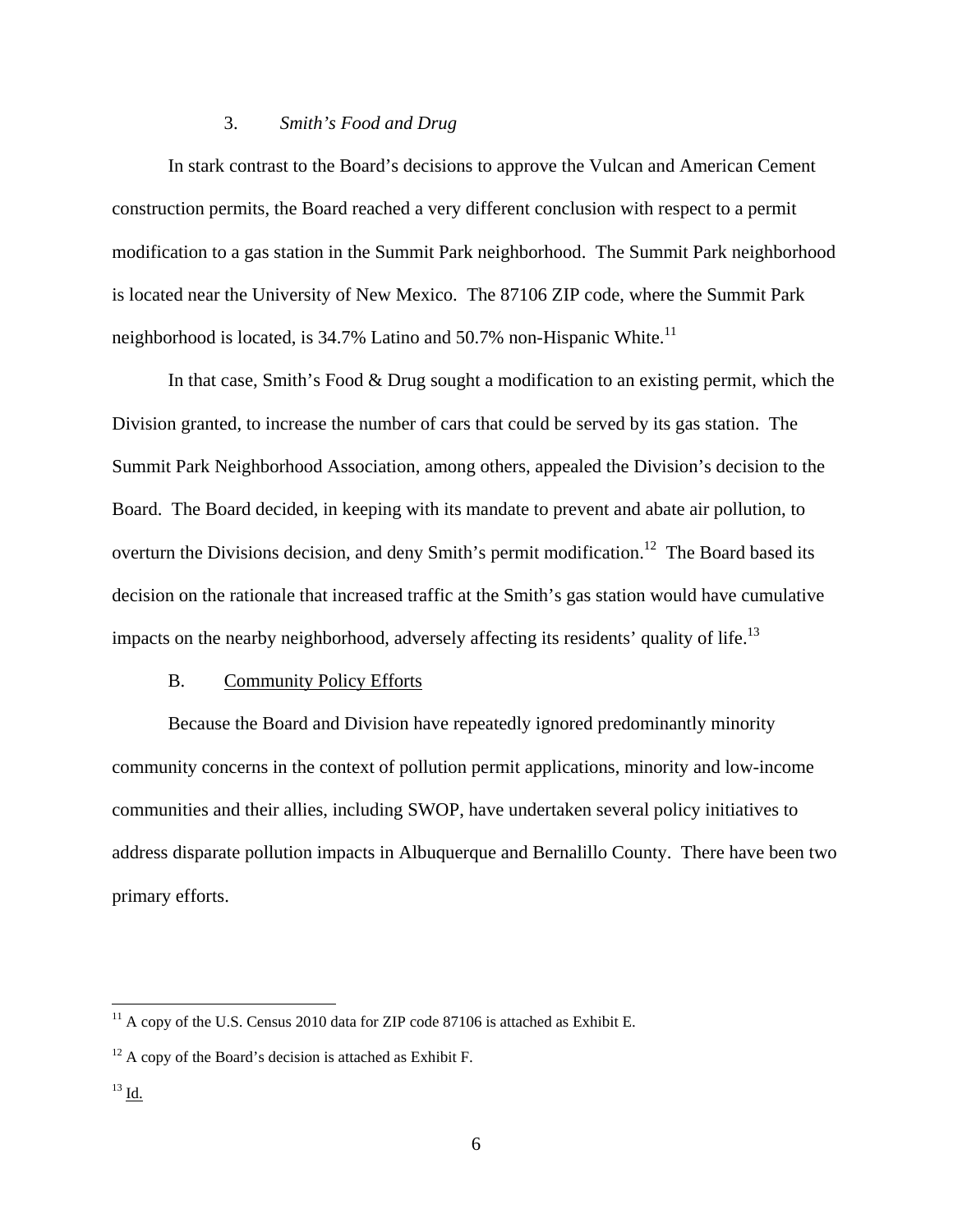### 1. *Environmental Justice Task Force*

 First, communities persuaded the Board to create an Environmental Justice Task Force ("Task Force") that convened to identify environmental justice issues related to the Board and Division's work and make recommendations for change to the Board.<sup>14</sup> Unfortunately, from the very beginning of the Task Force process, legal counsel for the Board and Task Force members who were Division employees obstructed Task Force progress and none of the Task Force's recommendations were ever implemented.

## 2. *Cumulative Impacts Ordinance*

 Most recently, SWOP and its community partners asked the Board to consider a regulation that would have required permit applicants to disclose and analyze the environmental and public health impacts of their proposed operation when combined with emissions from existing and reasonably foreseeable operations in the area.<sup>15</sup> This proposed regulation amendment would have also implemented a single Task Force recommendation.<sup>16</sup> Despite significant community support, the Board refused to even hear SWOP's petition.<sup>17</sup>

 SWOP's asked the Board to consider and pass its proposed ordinance because minority communities continue to suffer an unequal pollution burden from industrial activities. In addition to the individual permit challenges, described above, SWOP based its rulemaking petition on the fact that polluting activities are concentrated in a few minority communities.

 $14$  A copy of the Task Force's findings and recommendations is attached as Exhibit G.

<sup>15</sup> *See*, http://www.cabq.gov/airquality /air-quality-controlboard/documents/PetitiontoAmend20\_11\_72\_NMACPortfolio.pdf (last reviewed 9/11/14).

 $16$  Exhibit G at 5.

 $17$  The order denying SWOP's petition is attached as Exhibit H.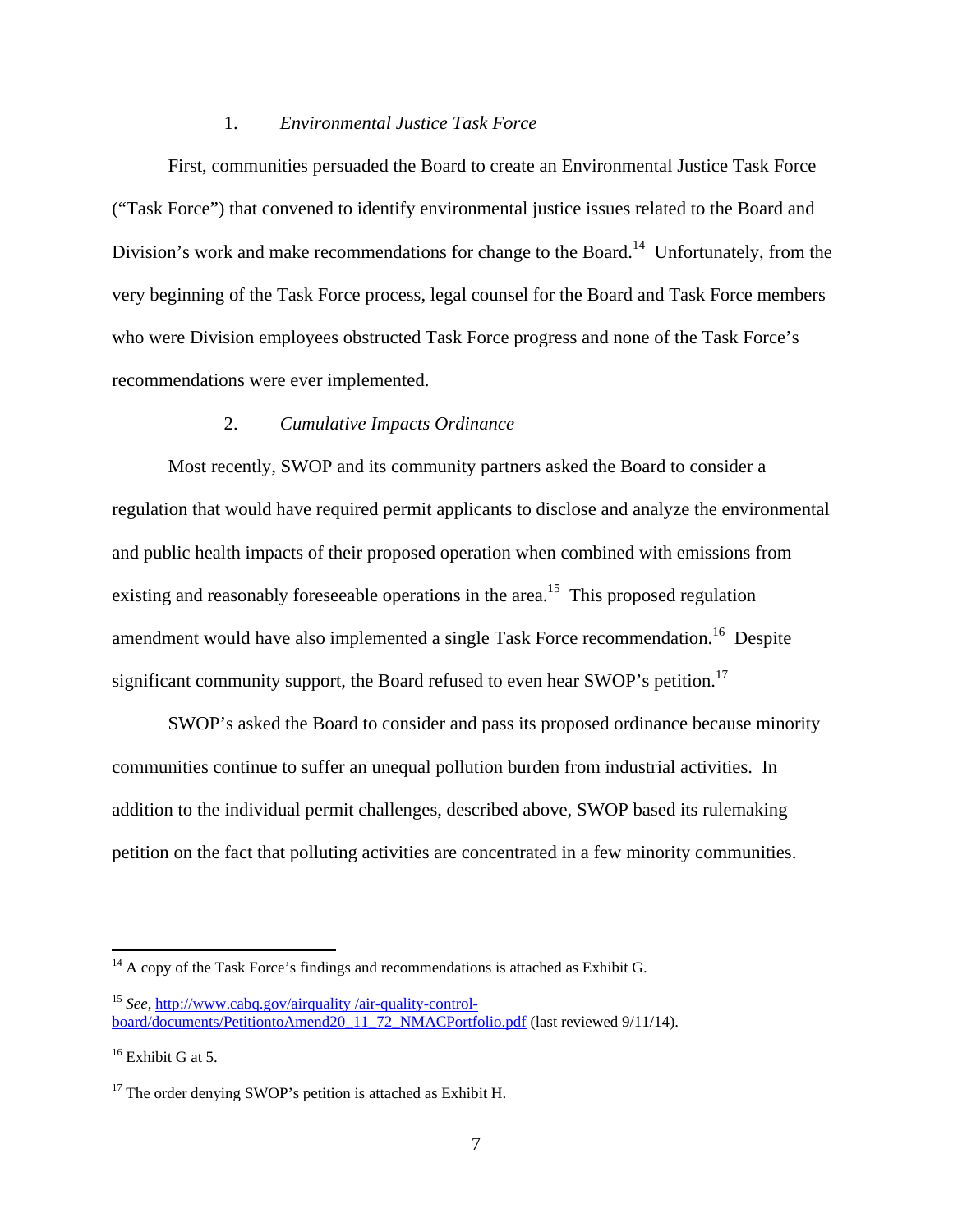#### a. San Jose Neighborhood

 For example, the San Jose neighborhood is within the 87105 ZIP code that is 79.3% Latino.<sup>18</sup> San Jose is also host to a large concentration of industrial operations that create a disproportionate amount of pollution. Some of the polluting operations in San Jose as of 2012<sup>19</sup> are: 1) Van, Waters & Rogers, Inc., a chemical distributor, which is permitted to emit 24 tons per year ("TPY") of Hazardous Air Pollutants ("HAPs) and 6 TPY of VOCs; Albuquerque Products Terminal, a petroleum bulk terminal, permitted to emit 51 TPY of VOCs and 12 TPY of HAPs; a General Electric Co. manufacturing plant, permitted to emit 25 TPY of VOCs, 7 TPY of HAPs, 20 TPY of PM<sub>10</sub>, and 23.14 TPY of PM<sub>2.5</sub>; Vecenergy Albuquerque Bulk Petroleum Terminal, permitted to emit 36 TPY of VOCs and 1 TPY of HAPs; CEI Enterprises, a manufacturing operation, permitted to emit 19 TPY of VOCs and 13 TPY of HAPs, and the Karsten Company, a wood manufacturing operation that is permitted to emit 21 TPY of VOCs.

#### b. Mountain View Neighborhood

 As described above, Mountain View is a predominantly Latino neighborhood. Like San Jose, to which it is adjacent, it hosts many polluting industrial operations. Some of the polluting operations in Mountain View are: Duke Redi-Mix Concrete, which is permitted to emit 18 TPY of carbon, 2 TPY of VOCs, 37 TPY of  $PM_{10}$ , and 12.15 TPY of  $PM_{2.5}$ ; Albuquerque Refined Products terminal, which is permitted to emit 97 TPY of VOCs and 13 TPY of HAPs; Albuquerque Redi-Mix Concrete, permitted to emit 1 TPY of VOCs, 2 TPY of  $PM_{10}$ , and 1.22 TPY of PM2.5; and Conoco Phillips Pipeline Co., permitted to emit 21 TPY of Carbon, 10 TPY of Nitrogen Oxides ("NOx"), 94 TPY of VOCs, and 20 TPY of HAPs.

 $\overline{a}$ 

 $18$  Exhibit B at 3.

<sup>&</sup>lt;sup>19</sup> All individual operation pollution information is from http://www.arcgis.com/home/webmap/viewer.html?webmap=0a83a5e7e57c4a7f8fe1f091b52acdc7 (last reviewed 9/8/14).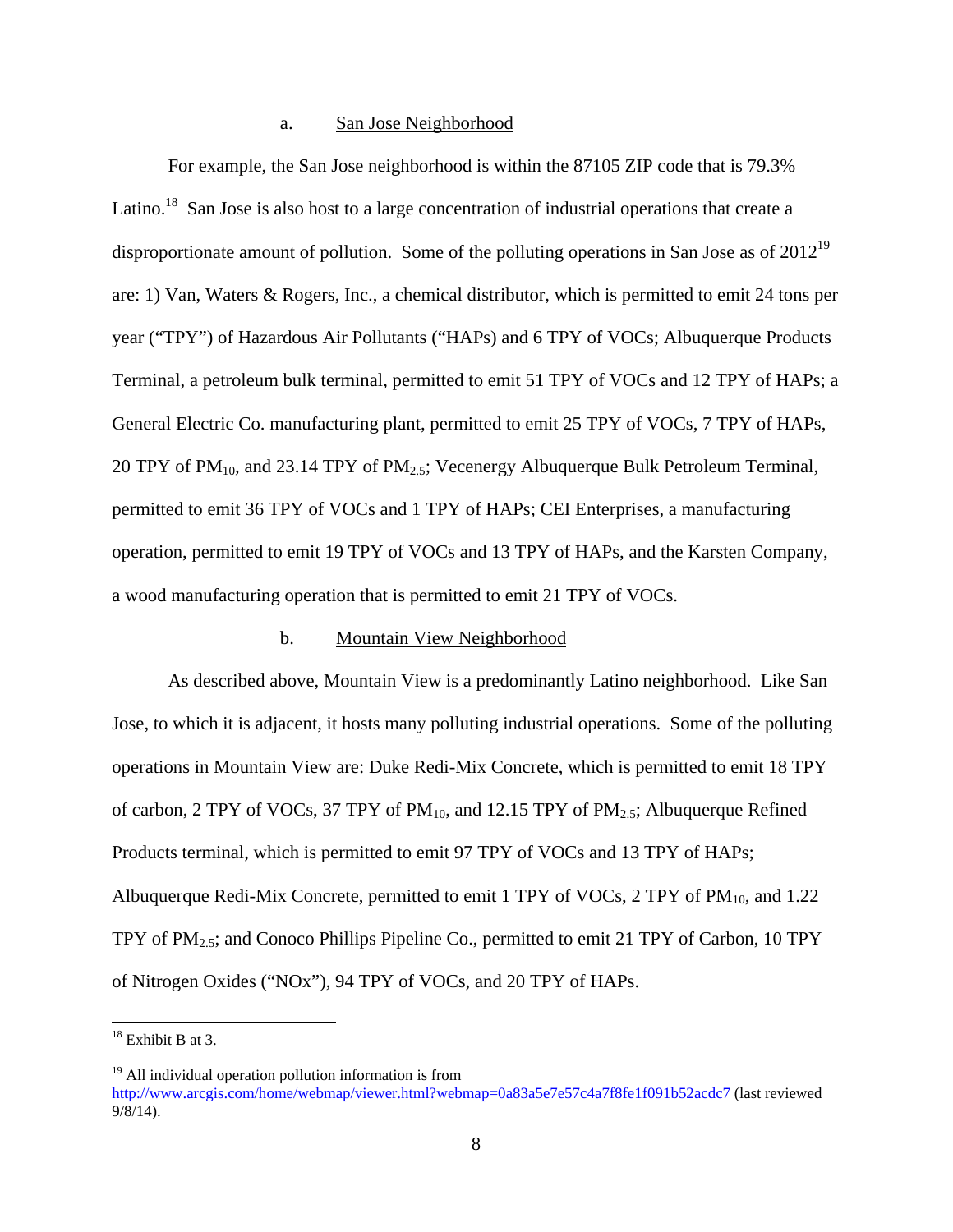#### c. Greater Gardner Neighborhood

 Like San Jose and Mountain View, the Greater Gardner neighborhood is predominantly Latino. Like San Jose and Mountain View, it is also host to a disproportionate number of polluting activities. Some of the polluting operations in the Greater Gardner Neighborhood are: Holly Asphalt Company, permitted to emit 10 TPY of carbon, 12 TPY of NOx, 12 TPY of VOCs, 1 TPY of HAPs, and 3 TPY of  $PM_{10}$ ; J & B Manufacturing, permitted to emit 2 TPY of NOx and 2 TPY of VOCs; and Earthgrains Baking Company, permitted to emit 6 TPY of carbon, 7 TPY of NOx, 248 TPY of VOCs, and 2 TPY of HAPs.

## d. Summit Park Neighborhood

 The concentration of polluting sources and amount of pollution emitted in the above minority neighborhoods stands in dramatic contrast to the concentration of sources and emissions in the Summit Park neighborhood, also described above. In Summit Park, the polluting sources are a series of gas stations, with the Smith's gas station being the largest emitter at 22 TPY of VOCs. The Carl Mart emits 2TPY of VOCs and the Texaco gas station emits 9 TPY of VOCs. The concentration of polluting sources shown in the ARC map cited in this Complaint is consistent with the Division's analysis of source concentrations.<sup>20</sup>

#### **IV. SWOP'S COMPLAINT MEETS EPA'S JURISDICTIONAL REQUIREMENTS**

 A complaint under Title VI of the Civil Rights Act and the EPA's implementing regulations must show the following: 1) a state or local agency's action has an adverse impact; 2) that the action disproportionately impacts communities protected by Title VI on the basis of race, color or national origin, 3) the complaint meets EPA's jurisdictional criteria.

 Based on EPA's Draft Revised Guidance for Investigating Title VI Administrative Complaints Challenging Permits ("Draft Revised Investigation Guidance"), the EPA will accept

 $\overline{a}$ 

 $^{20}$  A copy of that analysis is attached as Exhibit I.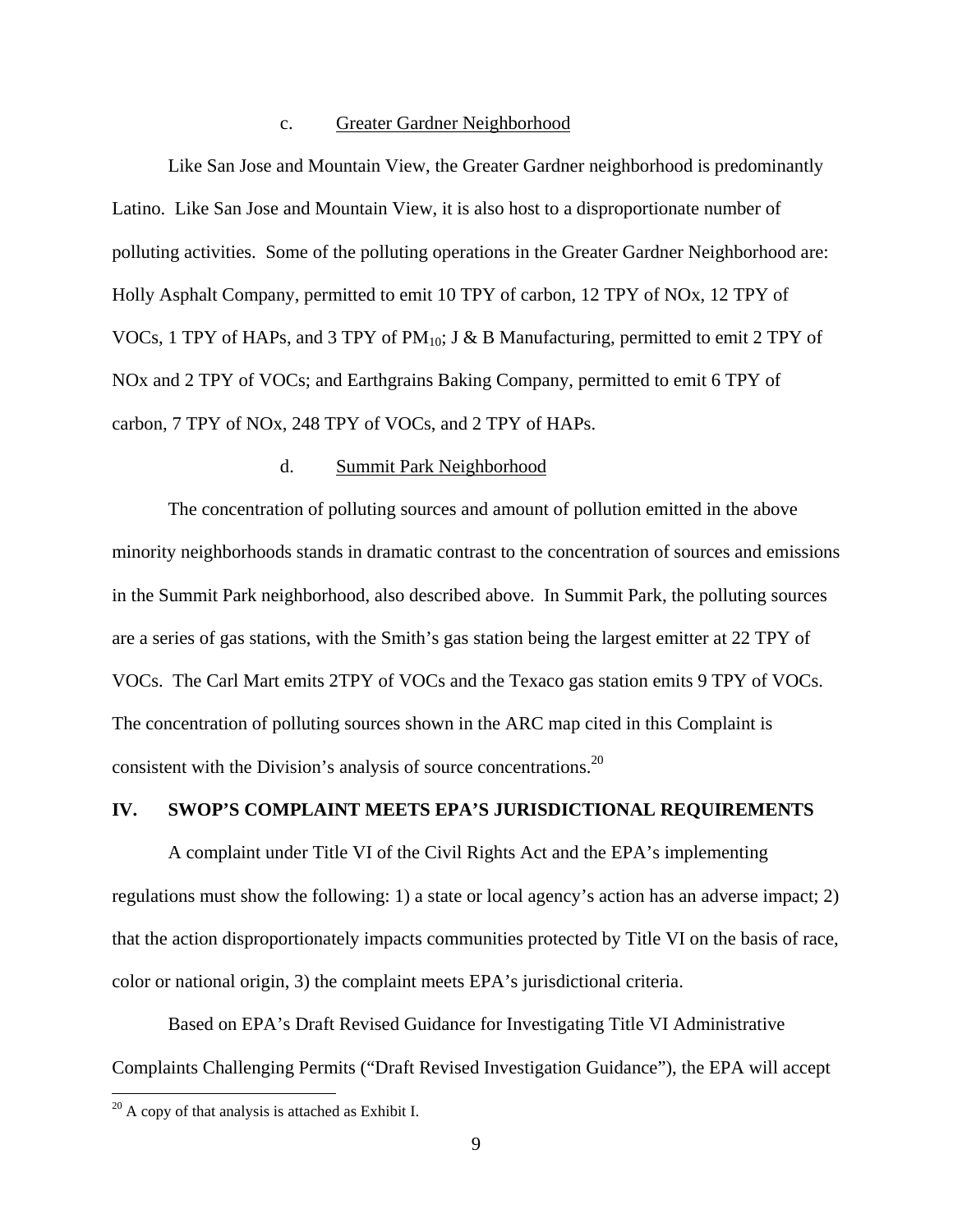and investigate a complaint if it meets the following jurisdictional criteria: 1) the complaint is written; 2) it identifies the entity that allegedly performed the discriminatory act and describes the alleged discriminatory acts that violate EPA's Title VI regulations (*i.e.,* an act of intentional discrimination or one that has the effect of discriminating on the basis of race, color, or national origin); 3) it is filed within 180 days of the discriminatory act; and 4) it is filed by a person who was allegedly discriminated against, or by party that is authorized to represent a person or specific class of people who were allegedly discriminated against in violation of EPA's Title VI regulations. Id., 65 Fed. Reg. 39,650, 39, 672 (June 27, 2000).

 In this case, the Complainants have met all the jurisdictional requirements. This Complaint is written, it identifies the entities responsible for the discriminatory acts and describes the discriminatory acts, and SWOP is authorized to represent individuals in communities where the Board's and Division's discriminatory acts occurred.

Further, pursuant to 40 C.F.R. § 7.120(b)(2), a complaint is timely if it is filed within 180 days of the discriminatory act. In this case, the Albuquerque Air Quality Division's disparate enforcement of New Mexico Air Quality Control Act provisions, the state implementation plan ("SIP") and the Clean Air Act is ongoing. *See*, *e.g.*, Stanley v. Darlington Co. School Dist., 879 F. Supp. 1341, 1364 (D. S.C., 1995) (school district properly sued under Title VI for ongoing discrimination). Therefore, SWOP's Complaint is timely.

 Additionally, the Albuquerque/Bernalillo County Air Quality Control Board rejected SWOP's most recent effort to eliminate disparate implementation and enforcement by refusing to hear SWOP's petition to require the Division to take into account cumulative air impacts. The Board's order refusing to hear SWOP's petition was issued on March 21, 2014. September 17, 2014 is 180 days from March 21, 2014. This Complaint is therefore timely.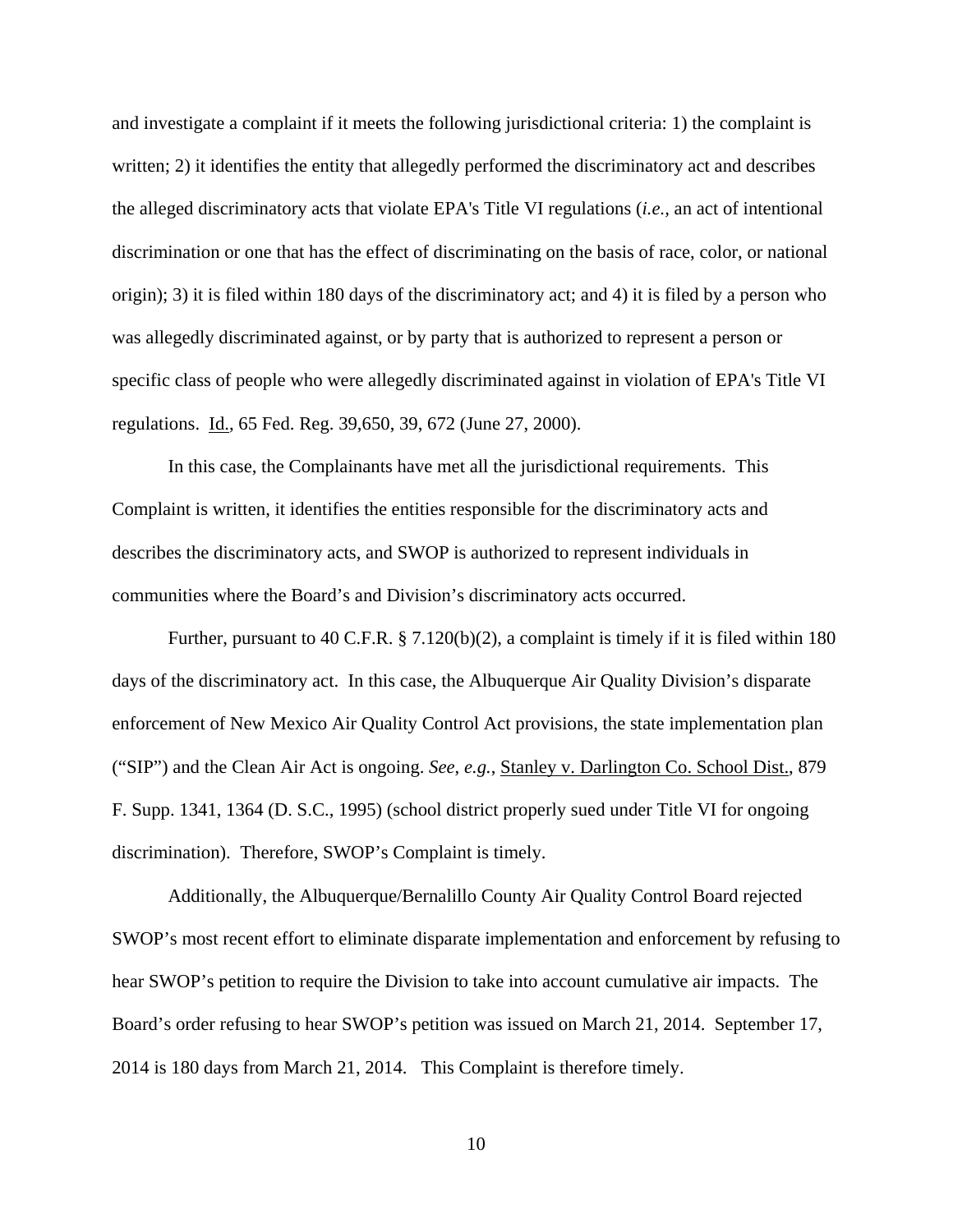# **V. THE BOARD AND DIVISION ARE FEDERALLY FUNDED ENTITIES THAT HAVE IMPLEMENTED AND ENFORCED THE STATE STATUTE IMPLEMENTING THE CLEAN AIR ACT IN A DISCRIMANATORY MANNER.**

The EPA's regulations implementing the 1964 Civil Rights Act prohibit any program or activity receiving EPA assistance from discriminating on the basis of race, color, national origin or gender. 40 C.F.R. § 7.35(a)(1)-(3), (7)(b). In particular, Part 7 prohibits any recipient from using any:

criteria or methods of administering its program or activity which have the effect of subjecting individuals to discrimination because of their race, color, national origin, or sex, or have the effect of defeating or substantially impairing accomplishment of the objectives of the program or activity with respect to individuals of a particular race, color, national origin or sex.

Id. at § 7.35(7)(b). Additionally, recipient of Federal funds is prohibited from choosing a site or location of a facility that has the effect of discriminating against individuals based on race, color, national origin or gender. Id. at § 7.35(c).

In this case, both the Board and Division have received and continue to receive Federal

assistance. Further, the Division's and Board's decisions and ongoing policy have the effect of

discriminating against communities of individuals based on their race, color, or national origin.

The Complainants have therefore established that the Board and Division have violated Title VI

of the 1964 Civil Rights Act and their requests for relief should be granted.

 A. The Albuquerque/Bernalillo County Air Quality Board and Albuquerque Air Quality Division Receive Federal Funds.

 The Division and Board must comply with EPA's Title VI implementing regulations because both entities receive substantial financial assistance through EPA grants. 40 C.F.R. § 7.15. In fiscal year 2011, the Division and Board, through the City of Albuquerque, received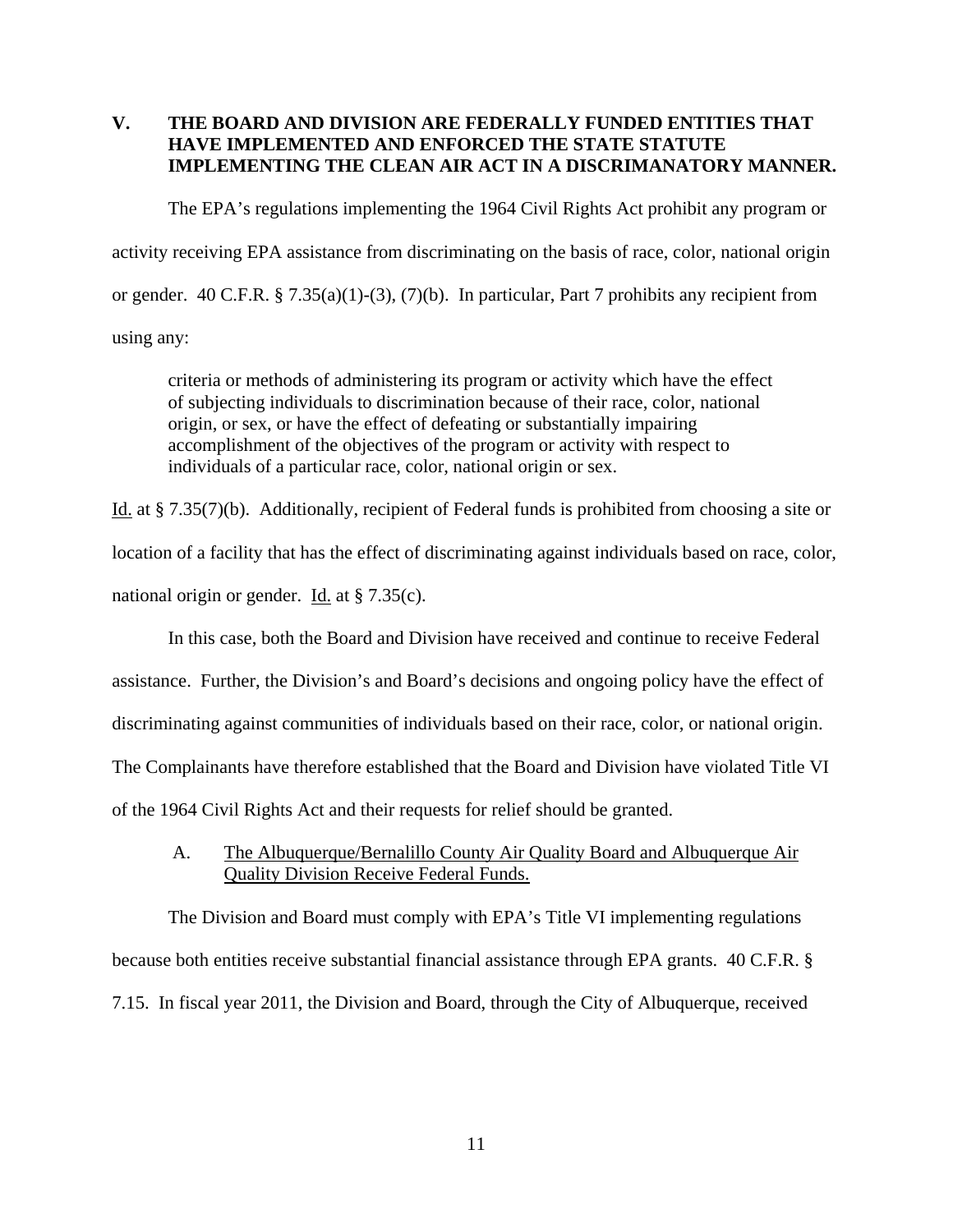\$892,622 in EPA assistance.<sup>21</sup> In fiscal year 2012, the last year for which data are available, the Division and Board received \$1,569,440 in EPA assistance.<sup>22</sup> The Division's and Board's obligation to comply with Title VI's requirements is not limited to programs that are funded by EPA, although all the Division's and Board's activities implementing and enforcing the Clean Air Act are funded by EPA. "Program or activity" is defined as "all of the operations of" a department, agency, special purpose district or other instrumentality of a State or local government. 42 U.S.C. § 2000d-4a. Thus, by any measure, both the Division and the Board receive federal funds and are required to comply with Title VI's requirements.

 B. The Division's and Board's Failure to Consider Cumulative Impacts in Permitting Decisions Under the Clean Air Act and Air Quality Control Act have Resulted in Adverse Health and Environmental Impacts on Communities of Color.

 The EPA has determined that "exceedance of a concentration threshold … have been identified as a significant concern, and expects to generally recognize such exceedances as adverse under Title VI." U.S. Environmental Protection Agency, Investigative Report, Case File No. 16R-99-R9 at 26 (Aug. 25, 2011) ("Investigative Report"). Moreover, EPA has also concluded that a complainant does not need to demonstrate actual harm to establish adverse impacts. Id. at 26-27. Instead, a complainant need only demonstrate a "reasonable cause for concern for the public health." Id.

 $\overline{a}$ 

22 *See*, http://usaspending.gov/s earch?form\_fields={%22search\_term%22%3A%22Albuquerque%22%2C%22spending\_cat%22%3A[%22g%22%2 C%22c%22]%2C%22dept%22%3A[%226800%22]%2C%22recipient\_duns%22%3A[%22007111891%22]%2C%2  $2fyear\%22\%3A[\%222012\%22]\&sort by=dollars\&per-page=25$  (last reviewed 9/11/14).

<sup>21</sup> *See*,

http://usaspending.gov/search?form\_fields={%22search\_term%22%3A%22Albuquerque%22%2C%22spending\_cat %22%3A[%22g%22%2C%22c%22]%2C%22dept%22%3A[%226800%22]%2C%22recipient\_duns%22%3A[%22 007111891%22]%2C%22fyear%22%3A[%222011%22]}&sort\_by=dollars&per\_page=25 (last reviewed 9/11/14).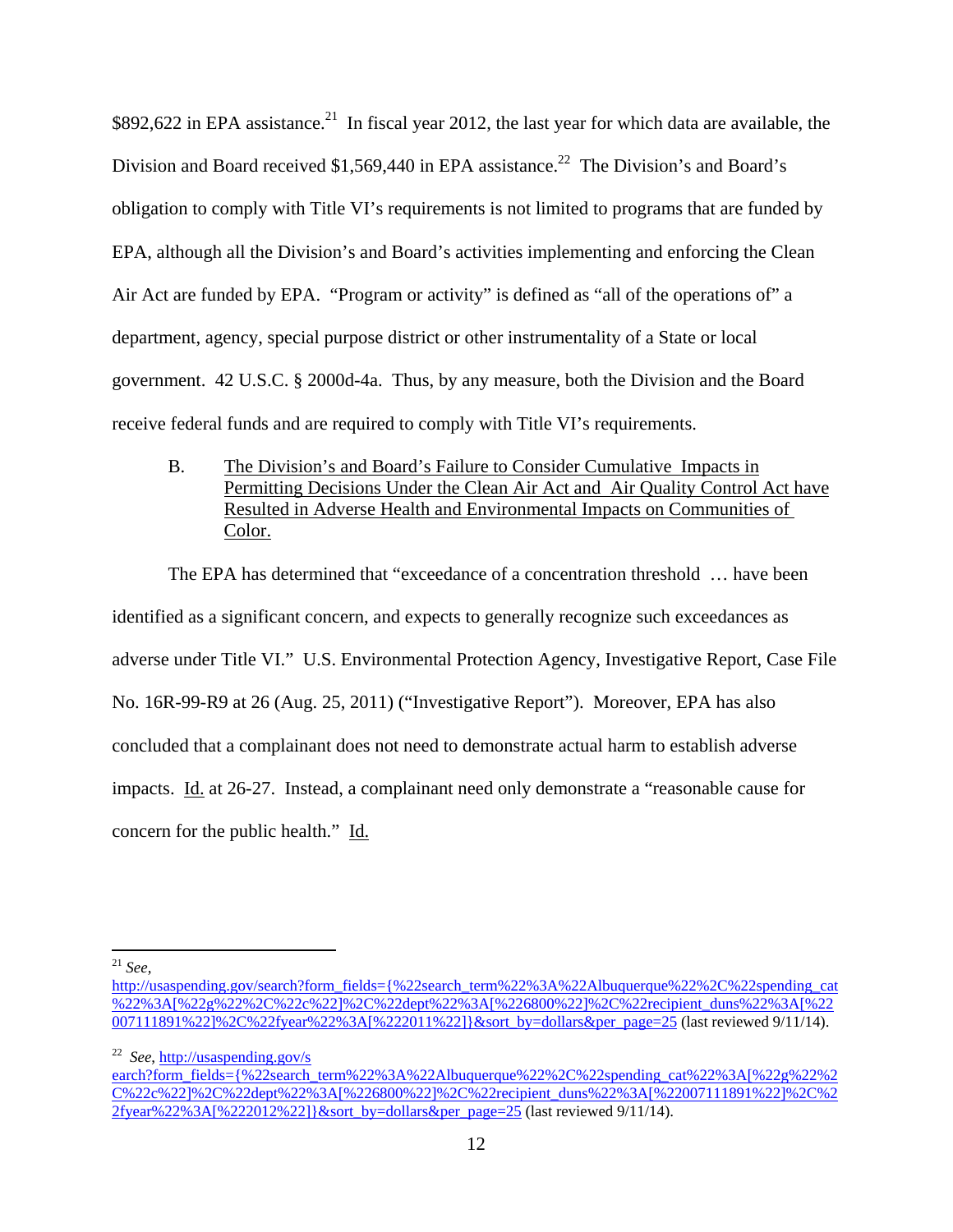1. *The Division's and Board's Failure to Consider Cumulative Impacts has Resulted in Pollution Concentrations Above Regulatory Standards.* 

 The Division's and Board's failure to consider the cumulative impacts of their permitting decisions has resulted in increased risk of disease in minority communities as well as resulting in actual increases in mortality and morbidity. In the San Jose neighborhood, recent community air quality monitoring data show levels of the hazardous air pollutant chlorobenze, with a mean concentration over a year of 23.6 micrograms per cubic meter (" $\mu/m^{3}$ "), exceeding the EPA's provisional Reference Concentration ("RfC") of 20  $\mu/m^3$ . <sup>23,24</sup> Further, long-term mean concentrations of particulate matter less than 2.5 microns in diameter (" $PM_{2.5}$ "), which measured 18.9  $\mu/m^3$ , exceeded EPA's annual standard of 12  $\mu/m^3$ .<sup>25</sup>

 A 2005 study conducted by the South Valley Partners for Environmental Justice showed that several volatile organic compounds ("VOCs") in several minority neighborhoods, including Mountain View, exceeded EPA's cumulative risk levels. For instance, benzene concentrations in Mountain View were orders of magnitude greater than EPA's acceptable risk level.<sup>26</sup> Similar results were found for carbon tetrachloride, chloroform, and tetrachloroethylene.<sup>27</sup> Hence, based solely on the exceedances of regulated pollutants in San Jose and Mountain View, Complainants have demonstrated adverse impact. However, adverse impact can also be demonstrated because of the health risks posed by concentrated air pollution in minority neighborhoods.

 $^{23}$  A copy of the report with those data is attached as Exhibit J.

 $^{24}$  Id. at 5.

 $25$  Id. at 6.

 $26$  Attached as Exhibit K at 15.

<sup>27</sup> Id. at 16-18.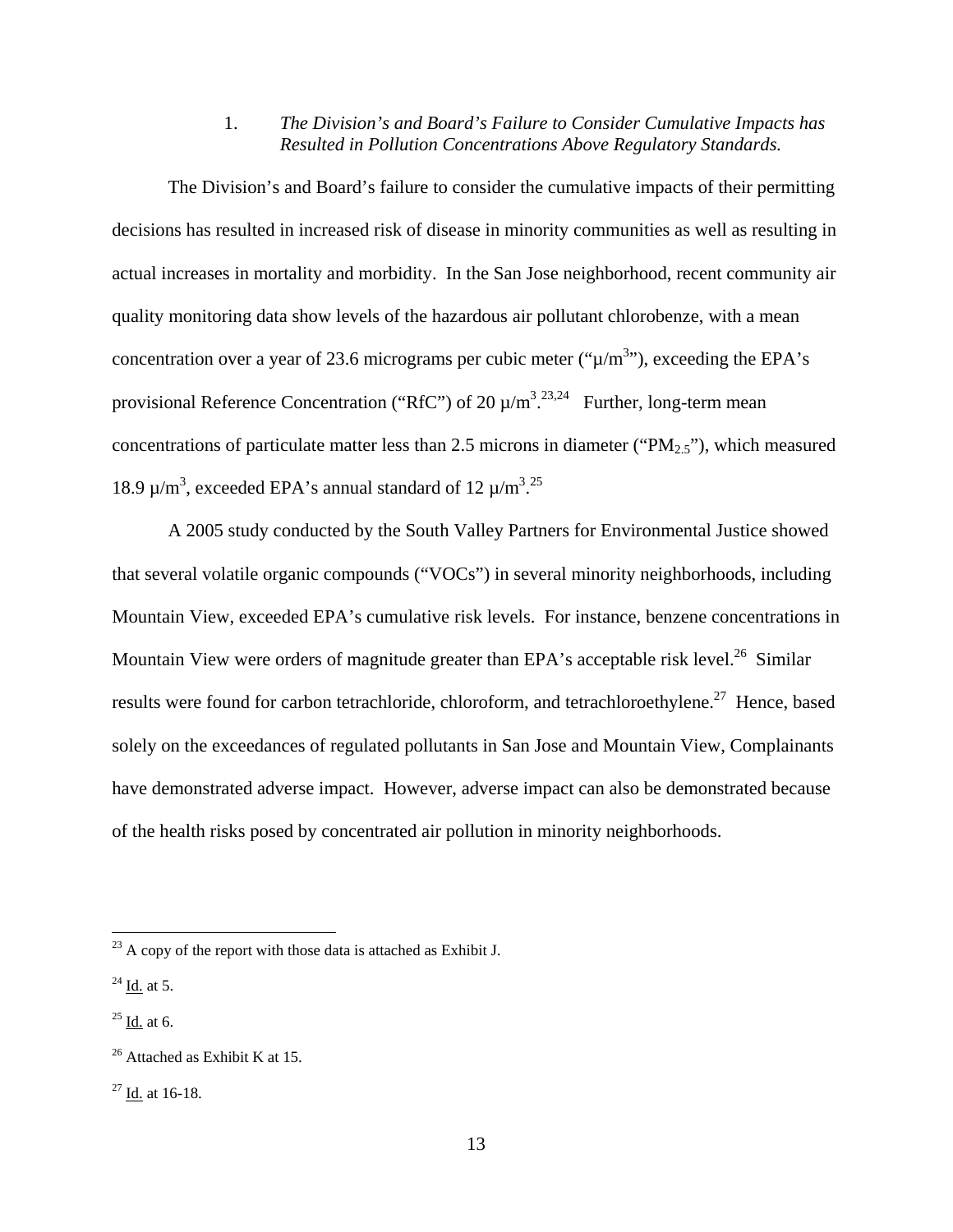2. *The Division's and Board's Failure to Consider Cumulative Impacts has Resulted in Elevated Incidence of Disease and Mortality in Minority Communities.* 

 Communities of color in Albuquerque and Bernalillo County have higher than expected rates of disease associated with elevated air pollution concentrations. For example, in the 87017 ZIP code, where the Greater Gardner neighborhood is located, the death rate from asthma between 1990-2005 was nearly double that of Bernalillo County.<sup>28</sup> Further, between 1998 and 2002, the number of children under five hospitalized for acute asthma symptoms in the 87107 ZIP code was nearly 50% higher than for the rest of Bernalillo County.<sup>29</sup> Finally, life expectancy in the area of the Greater Gardner neighborhood is nearly 5 years less than the rest of Bernalillo County.<sup>30</sup>

 The Mountain View neighborhood is burdened by similar circumstances. As explained in Section III, above, Mountain View has elevated concentrations of VOCs. Not surprisingly, Mountain View also has higher than expected numbers of lung, bladder, brain and thyroid cancers, as well as higher than expected numbers of leukemia compared with the rest of Bernalillo County.<sup>31</sup> All of these cancers are associated with exposure to VOCs. Thus, the Division's and Board's actions have resulted in a reasonable concern for public health and SWOP has established a showing of adverse impacts.

 C. The Division's and the Board's Failure to Consider Cumulative Impacts Results in Disproportionate Adverse Impacts on Communities of Color.

 As a result of the Board's and Division's failure to implement the Clean Air Act and Air Quality Control Act equally, minority and low income communities in Albuquerque bear a

 $^{29}$  Id.

 $\overline{a}$ 

 $28$  Attached as Exhibit L at 14.

 $30$  Id. at 17.

 $31$  Attached as Exhibit K at 24.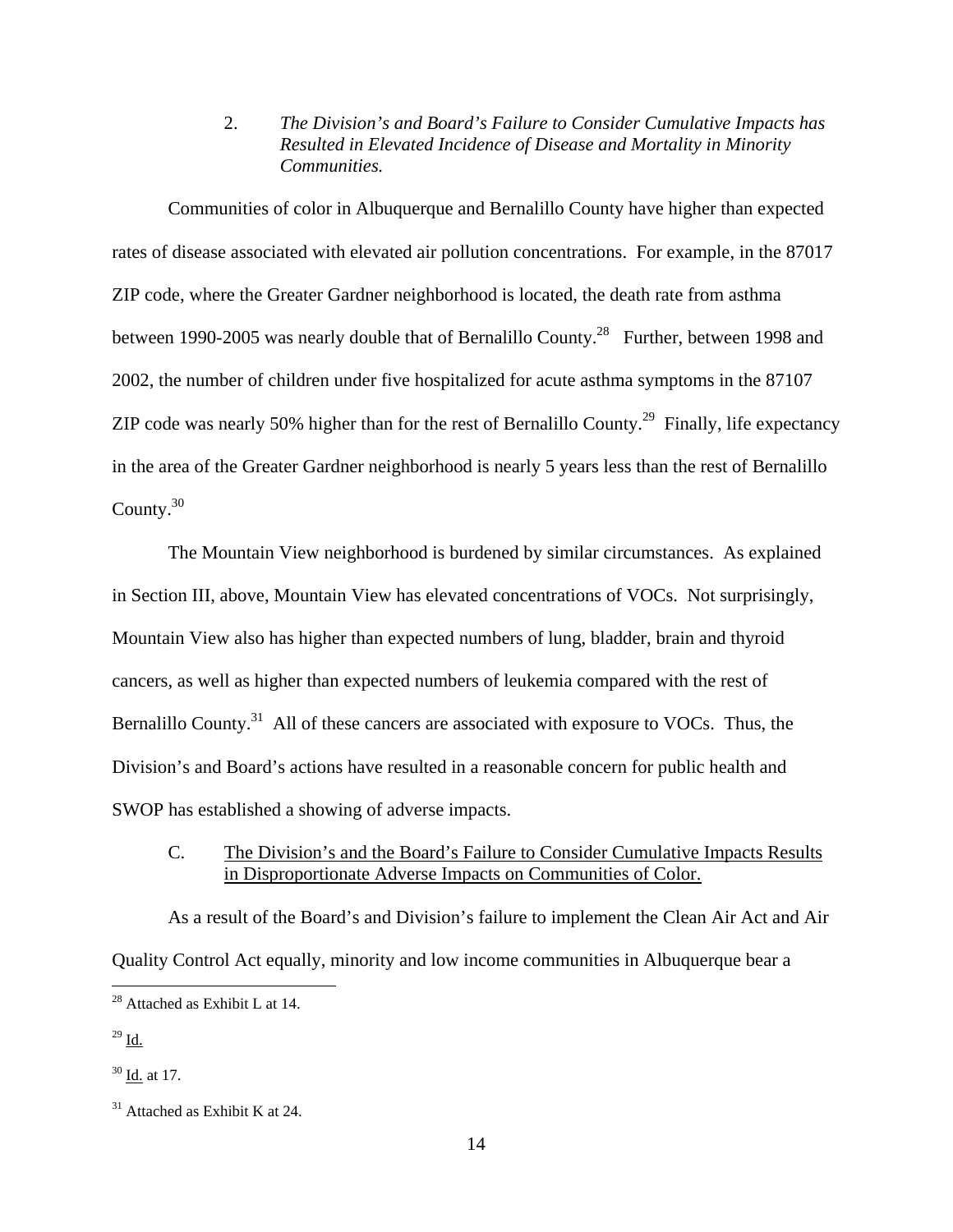disproportionate burden of air pollution. The result is those communities suffer higher rates of disease and lower life expectancy.

 Disparate impact is evaluated by comparing the adversely impacted community to a comparison population. Investigative Report at 30. The comparison population is chosen in order to evaluate whether there is a significant difference between them with respect to demographic characteristics or degree of impact. Id. Disparity between groups is evaluated on a case by case basis, but typically ranges from 20% to 100%. Id. at 31; Smith v. Xerox Corp., 196 F.3d 358, 365-366 (2nd Cir. 1999). In other words, if an adversely impacted community has 20% to 100% greater minority population than the comparison community, the disparity is significant.

 In this case, the affected communities are predominantly minority communities including, but not limited to, the Mountain View community and the Greater Gardner community, where the Division and Board approved permits for operations that would increase air pollution in already burdened neighborhoods. The Comparison communities include, but are not limited to, primarily non-minority communities, such as the Summit Park neighborhood, where the Board denied an application for pollution permit modification under the Air Quality Control Act.

 In the case of Mountain View, the Latino population for the ZIP code (87105) where that neighborhood is located is 79.3%. In the 87106 ZIP code, where the Summit Park neighborhood is located, the Latino population is 34.6%. Thus, the Mountain View neighborhood has a 44.7% larger Latino population, well within the range that would indicate significantly disparate treatment.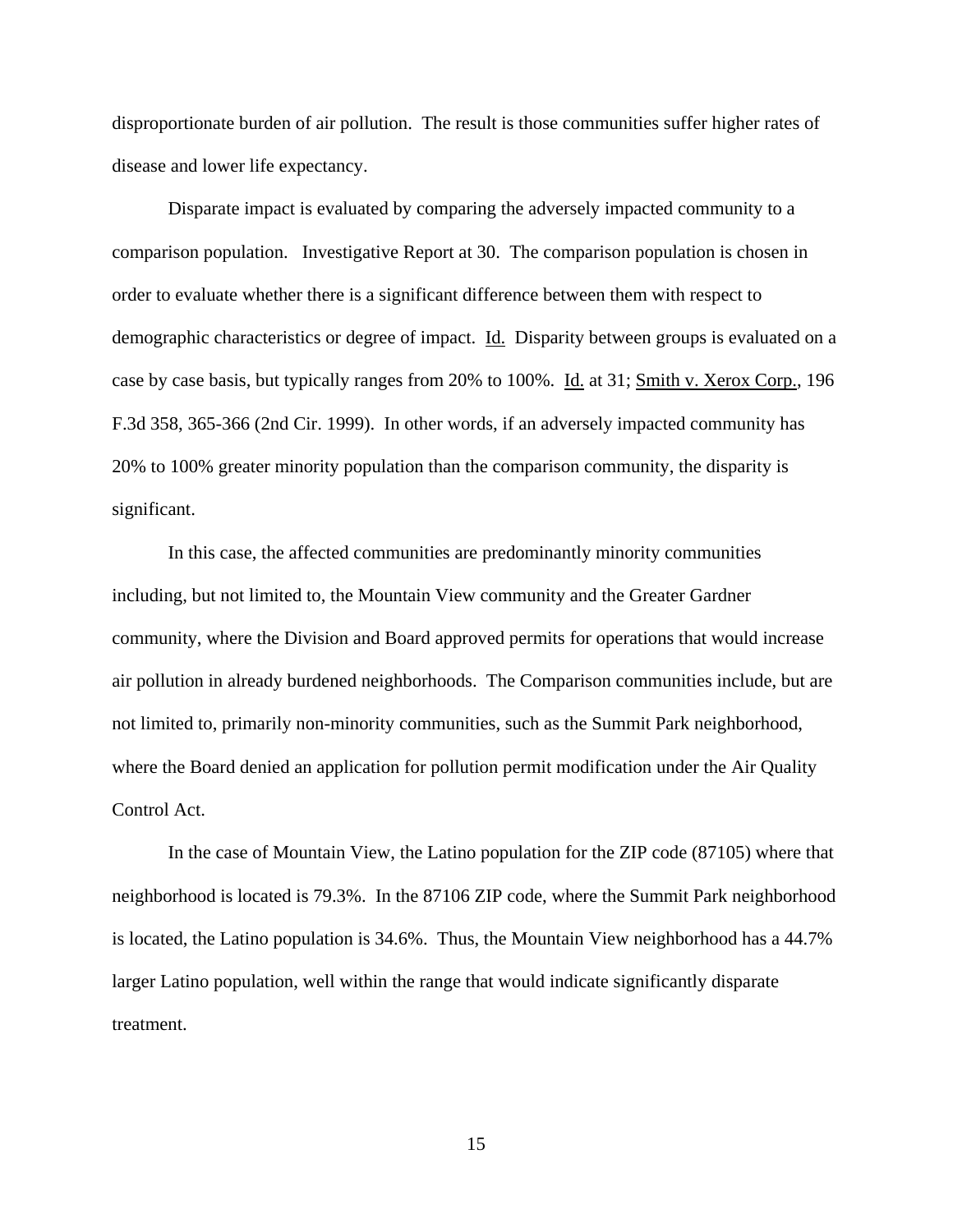Likewise, the Greater Gardner neighborhood is located in the 87107 ZIP code, where the population is 58% Latino. Thus, the Greater Gardner neighborhood has a 23.4% larger Latino population than Summit Park. Again, the disparity between the two neighborhoods is significant.

 These significant disparities are a pattern throughout Albuquerque. In a report entitled *Place Matters for Health in Bernalillo County*, the Joint Center for Political and Economic Studies determined that communities with higher percentages of Latinos and recent immigrants were much more likely to host industrial and other operations that increased adverse health impacts.<sup>32</sup> There are significant data on pollution and demographics in Albuquerque and Bernalillo County indicating that minority communities bear a disproportionate burden of polluting industry.

#### **VI. RELIEF REQUESTED**

SWOP respectfully requests that the EPA grant the following relief:

 1) Conduct an investigation into the Board's and Division's discriminatory implementation of the Clean Air Act by way of the provisions of the New Mexico Air Quality Control Act;

 2) Require that the Board and Division use monitoring data from the neighborhood or neighborhoods that will be impacted by a proposed operation in determining background air quality for every permit the Board or Division considers;

 3) Require that any air quality modeling the Board or Division uses to evaluate a permit application under the New Mexico Air Quality Control Act be calibrated against air quality monitoring data described in 2), above;

<u>.</u>

 $32$  Attached as Exhibit M at 16-19.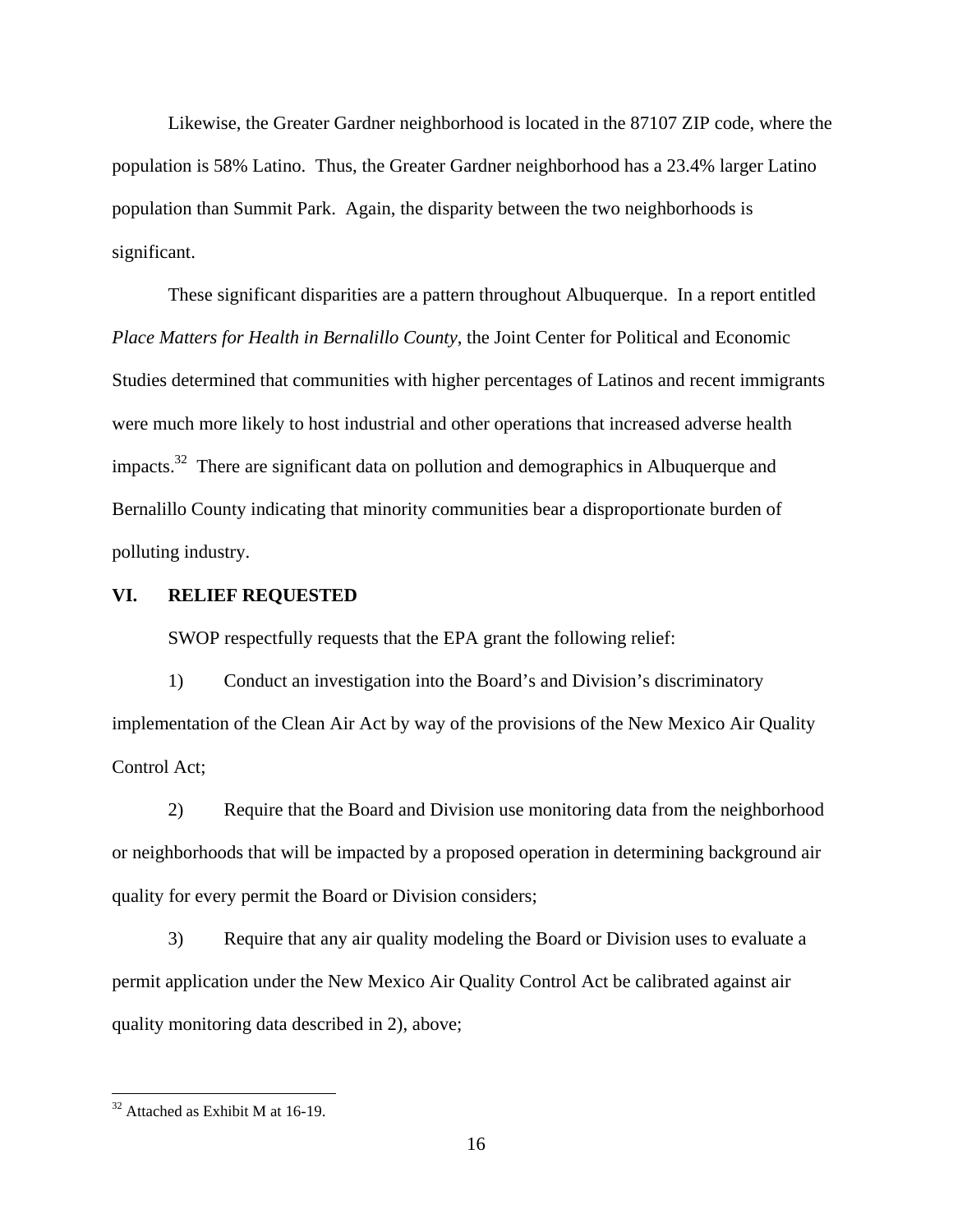4) Require that the Board adopt a regulation prohibiting Board members from being employed by any business that may seek a permit from the Division or Board;

 5) Require the Board and Division to conduct extensive and regular outreach to minority and low-income neighborhoods regarding its permitting and policy initiatives;

 6) Require that the Board adopt a regulation requiring disclosure and analysis of cumulative impacts of permit application operations;

7) If warranted, reduce or eliminate federal funding for the Board and Division.

Dated: September 15, 2014.

NEW MEXICO ENVIRONMENTAL LAW CENTER Eric Jantz R. Bruce Frederick Douglas Meiklejohn Jonathan Block 1405 Luisa Street, Ste. 5 Santa Fe, NM 87505 (505) 989-9022 ejantz@nmelc.org